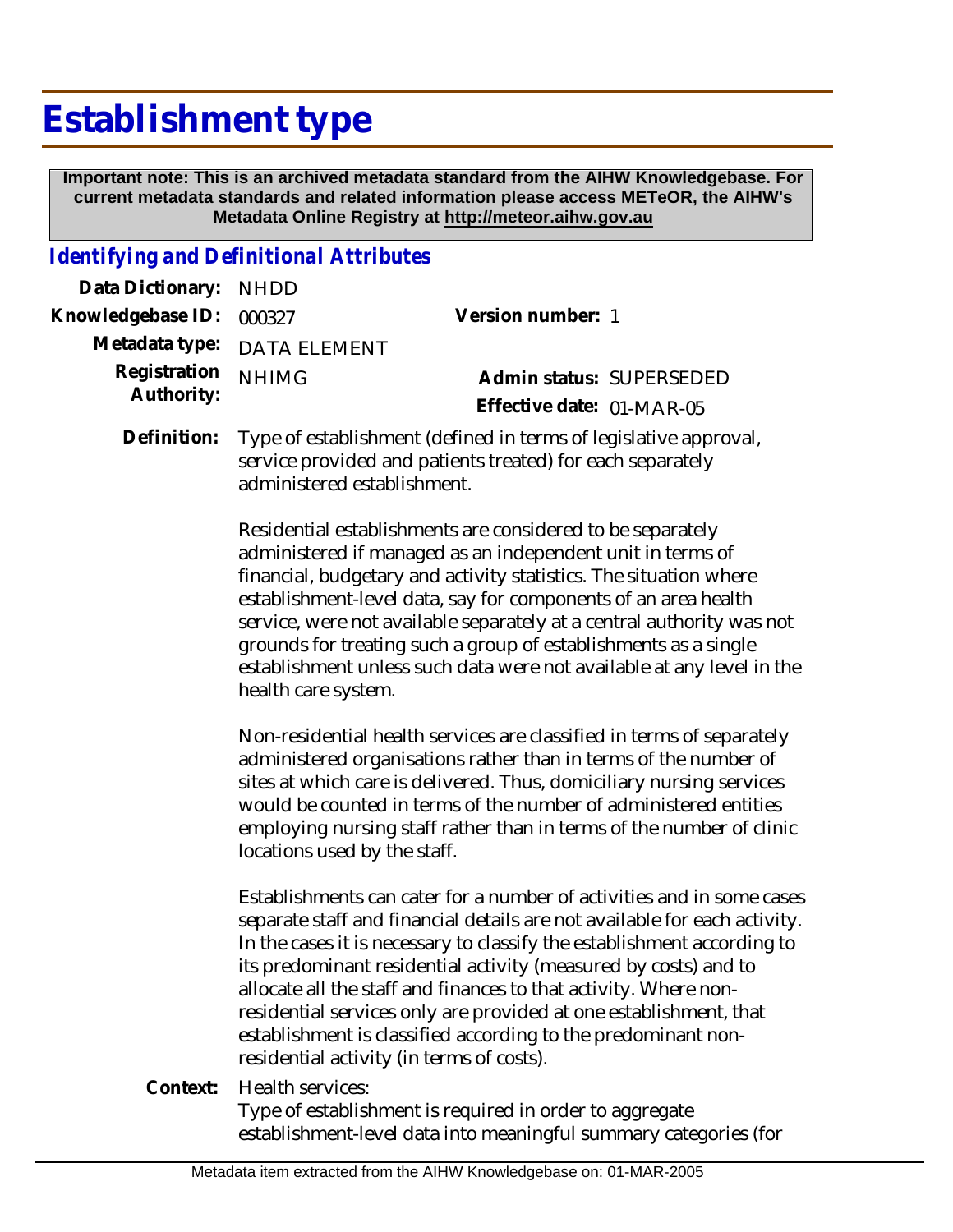example, public hospitals, residential aged care services) for reporting and analysis.

| Relational and Representational Attributes |                                                                                                                                                                                                                                                                                                                                                                                                                                                                                  |                                                                                                                                                                                                                                                                                                                                                                                                                                                                                                                                                                                                                                                                                                                                                                                                                                                                                                                                                                                                                                                                                                                                                                                                                                      |
|--------------------------------------------|----------------------------------------------------------------------------------------------------------------------------------------------------------------------------------------------------------------------------------------------------------------------------------------------------------------------------------------------------------------------------------------------------------------------------------------------------------------------------------|--------------------------------------------------------------------------------------------------------------------------------------------------------------------------------------------------------------------------------------------------------------------------------------------------------------------------------------------------------------------------------------------------------------------------------------------------------------------------------------------------------------------------------------------------------------------------------------------------------------------------------------------------------------------------------------------------------------------------------------------------------------------------------------------------------------------------------------------------------------------------------------------------------------------------------------------------------------------------------------------------------------------------------------------------------------------------------------------------------------------------------------------------------------------------------------------------------------------------------------|
|                                            | Datatype: Alphanumeric                                                                                                                                                                                                                                                                                                                                                                                                                                                           |                                                                                                                                                                                                                                                                                                                                                                                                                                                                                                                                                                                                                                                                                                                                                                                                                                                                                                                                                                                                                                                                                                                                                                                                                                      |
| Representational<br>form:                  | <b>CODE</b>                                                                                                                                                                                                                                                                                                                                                                                                                                                                      |                                                                                                                                                                                                                                                                                                                                                                                                                                                                                                                                                                                                                                                                                                                                                                                                                                                                                                                                                                                                                                                                                                                                                                                                                                      |
| Representation<br>layout:                  | AN.N.N                                                                                                                                                                                                                                                                                                                                                                                                                                                                           |                                                                                                                                                                                                                                                                                                                                                                                                                                                                                                                                                                                                                                                                                                                                                                                                                                                                                                                                                                                                                                                                                                                                                                                                                                      |
| Minimum Size: 2                            |                                                                                                                                                                                                                                                                                                                                                                                                                                                                                  |                                                                                                                                                                                                                                                                                                                                                                                                                                                                                                                                                                                                                                                                                                                                                                                                                                                                                                                                                                                                                                                                                                                                                                                                                                      |
| Maximum Size: 6                            |                                                                                                                                                                                                                                                                                                                                                                                                                                                                                  |                                                                                                                                                                                                                                                                                                                                                                                                                                                                                                                                                                                                                                                                                                                                                                                                                                                                                                                                                                                                                                                                                                                                                                                                                                      |
| Data Domain: N7.1                          | N7.2<br>N7.3<br>N7.4<br>N <sub>8.1.1</sub><br>N8.1.2<br>N8.2.1<br>N8.2.2<br>N <sub>8.2.3</sub><br>R <sub>1.1</sub><br>R <sub>1.2</sub><br>R <sub>1.3.1</sub><br>R <sub>1.3.2</sub><br>R <sub>1.3.3</sub><br>R <sub>2.1</sub><br>R <sub>2.2</sub><br>R3.1<br>R3.2<br>R3.3<br>R3.4<br>R3.5<br>R3.6<br>R4.1<br>R4.2<br>R <sub>5.1</sub><br>R <sub>5.2</sub><br>R <sub>5.3</sub><br>R <sub>5.4</sub><br>R <sub>5.5</sub><br>R <sub>5.6</sub><br>R <sub>6.1</sub><br>R <sub>6.2</sub> | Public day centre/hospital<br>Public freestanding day surgery centre<br>Private day centre/hospital<br>Private freestanding day surgery centre<br>Public community health centre<br>Private (non-profit) community health centre<br>Public domiciliary nursing service<br>Private (non-profit) domiciliary nursing service<br>Private (profit) domiciliary nursing service<br>Public acute care hospital<br>Private acute care hospital<br>Veterans Affairs hospital<br>Defence force hospital<br>Other Commonwealth hospital<br>Public psychiatric hospital<br>Private psychiatric hospital<br>Private charitable nursing home for the aged<br>Private profit nursing home for the aged<br>Government nursing home for the aged<br>Private charitable nursing home for young disabled<br>Private profit nursing home for young disabled<br>Government nursing home for young disabled<br>Public alcohol and drug treatment centre<br>Private alcohol and drug treatment centre<br>Charitable hostels for the aged<br>State government hostel for the aged<br>Local government hostel for the aged<br>Other charitable hostel<br>Other state government hostel<br>Other local government hostel<br>Public hospice<br>Private hospice |

**Guide For Use:** Establishments are classified into 10 major types subdivided into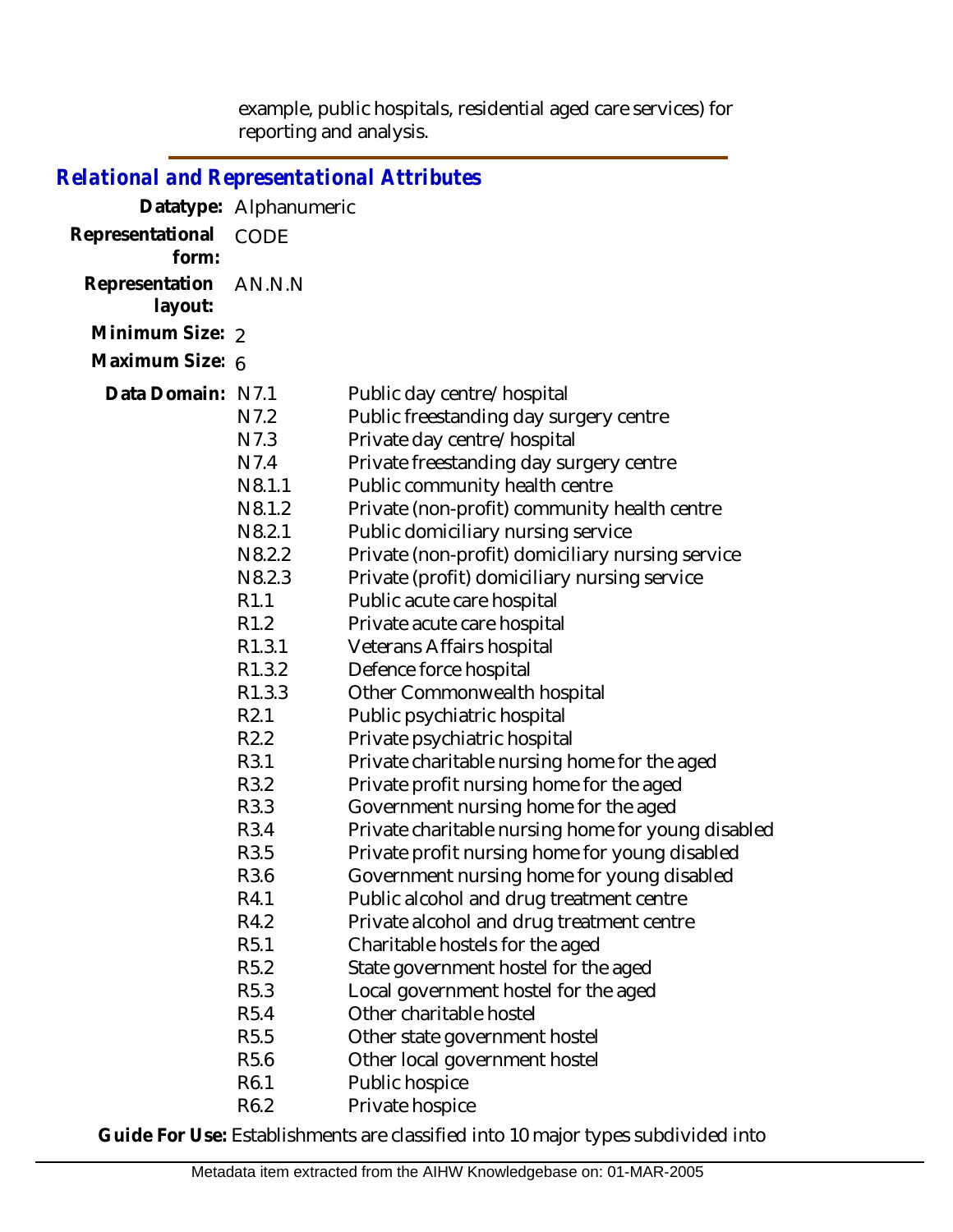major groups:

- residential establishments (R)
- non-residential establishments (N)

#### R1 Acute care hospitals:

Establishments which provide at least minimal medical, surgical or obstetric services for in-patient treatment and/or care, and which provide round-the-clock comprehensive qualified nursing service as well as other necessary professional services. They must be licensed by the State health department, or controlled by government departments. Most of the patients have acute conditions or temporary ailments and the average stay per admission is relatively short.

Hospitals specialising in dental, ophthalmic aids and other specialised medical or surgical care are included in this category. Hospices (establishments providing palliative care to terminally ill patients) that are freestanding and do not provide any other form of acute care are classified to R6.

#### R2 Psychiatric hospitals:

Establishments devoted primarily to the treatment and care of inpatients with psychiatric, mental, or behavioural disorders. Private hospitals formerly approved by the Commonwealth Department of Health under the Health Insurance Act 1973 (Cwlth) (now licensed/approved by each State health authority), catering primarily for patients with psychiatric or behavioural disorders are included in this category.

Centres for the non-acute treatment of drug dependence, developmental and intellectual disability are not included here (see below). This code also excludes institutions mainly providing living quarters or day care.

#### R3 Nursing homes:

Establishments which provide long-term care involving regular basic nursing care to chronically ill, frail, disabled or convalescent persons or senile in-patients. They must be approved by the Commonwealth Department of Health and Family Services and / or licensed by the State, or controlled by government departments.

Private profit nursing homes are operated by private profit making individuals or bodies.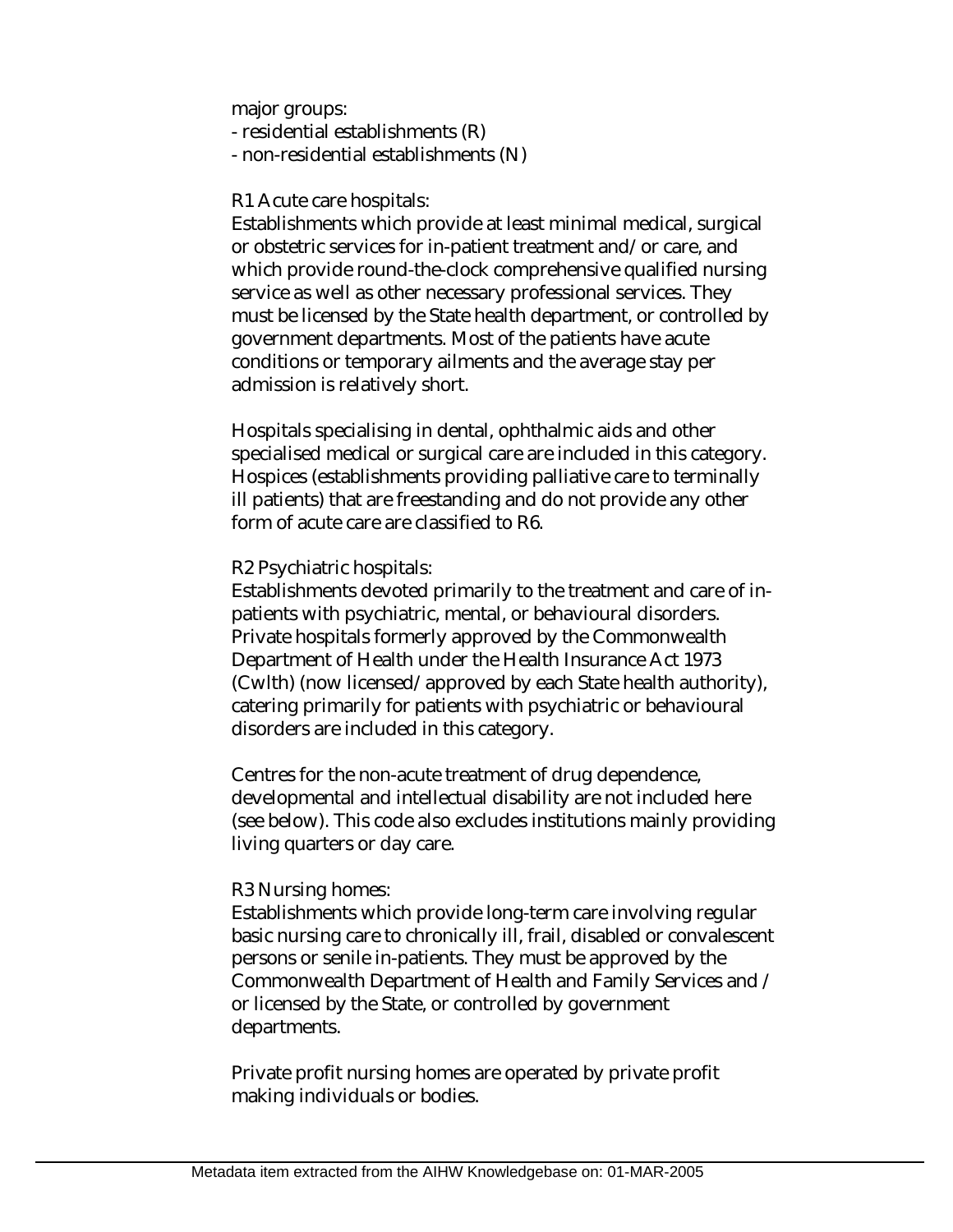Private charitable nursing homes are participating nursing homes operated by religious and charitable organisations.

Government nursing homes are nursing homes either operated by or on behalf of a State or Territory government.

R4 Alcohol and drug treatment centres:

Freestanding centres for the treatment of drug dependence on an in-patient basis.

R5 Hostels and residential services:

Establishments run by public authorities or registered non-profit organisation to provide board, lodging or accommodation for the aged, distressed or disabled who cannot live independently but do not need nursing care in a hospital or nursing home. Only hostels subsidised by the Commonwealth are included.

Separate dwellings are not included, even if subject to an individual rental rebate arrangement. Residents are generally responsible for their own provisions, but may be provided in some establishments with domestic assistance (meals, laundry, personal care). Night shelters providing only casual accommodation are excluded.

R6 Hospices:

Establishments providing palliative care to terminally ill patients. Only freestanding hospices which do not provide any other form of acute care are included in this category.

N7 Same-day establishments: Includes both the traditional day centre/hospital and also freestanding day surgery centres.

Day centres/hospitals are establishments providing a course of acute treatment on a full-day or part-day non-residential attendance basis at specified intervals over a period of time. Sheltered workshops providing occupational or industrial training are excluded.

Freestanding day surgery centres are hospital facilities providing investigation and treatment for acute conditions on a day-only basis and are approved by the Commonwealth for the purposes of basic table health insurance benefits.

N8 Non-residential health services: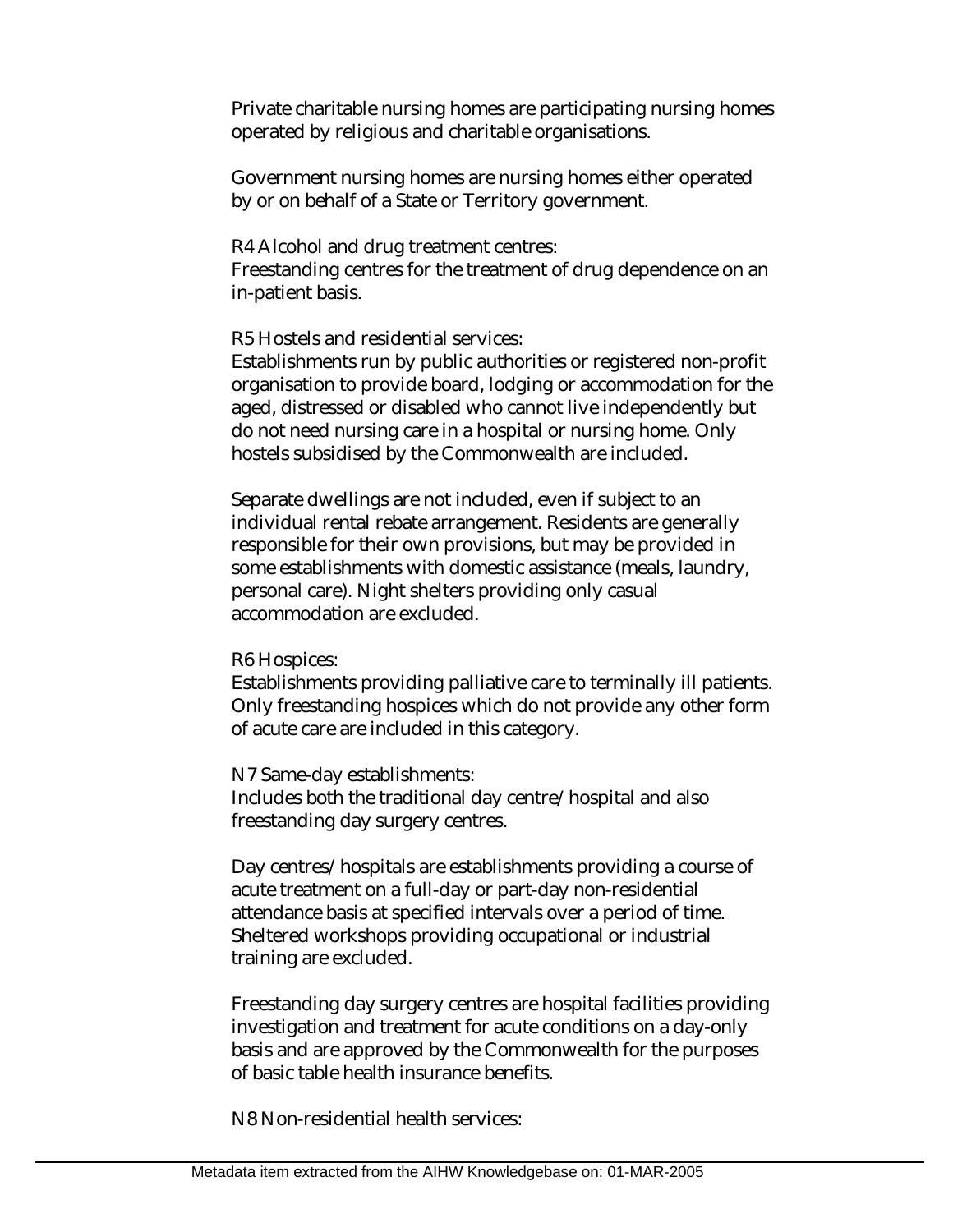Services administered by public authorities or registered nonprofit organisations which employ full-time equivalent medical or paramedical staff (nurses, nursing aides, physiotherapists, occupational therapists and psychologists, but not trade instructors or teachers). This definition distinguishes health services from welfare services (not within the scope of the National Minimum Data Project) and thereby excludes such services as sheltered workshops, special schools for the intellectually disabled, meals on wheels and baby clinics offering advisory services but no actual treatment. Non-residential health services should be enumerated in terms of services or organisations rather than in terms of the number of sites at which care is delivered.

Non-residential health services provided by a residential establishment (for example, domiciliary nursing service which is part of a public hospital) should not be separately enumerated.

N8.1 Community health centres:

Public or registered non-profit establishments in which a range of non-residential health services is provided in an integrated and coordinated manner, or which provides for the coordination of health services elsewhere in the community.

N8.2 Domiciliary nursing service:

Public or registered non-profit or profit-making establishments providing nursing or other professional paramedical care or treatment to patients in their own homes or in (non-health) residential institutions. Establishments providing domestic or housekeeping assistance are excluded by the general definition above.

Note that national minimum data sets currently include only community health centres and domiciliary nursing services.

## *Administrative Attributes*

**Source Document:**

**Source Organisation:** National Health Data Committee

Comments: In the current data element, the term establishment is used in a very broad sense to mean bases, whether institutions, organisations or the community from which health services are provided. Thus, the term covers conventional health establishments and also organisations which may provide services in the community.